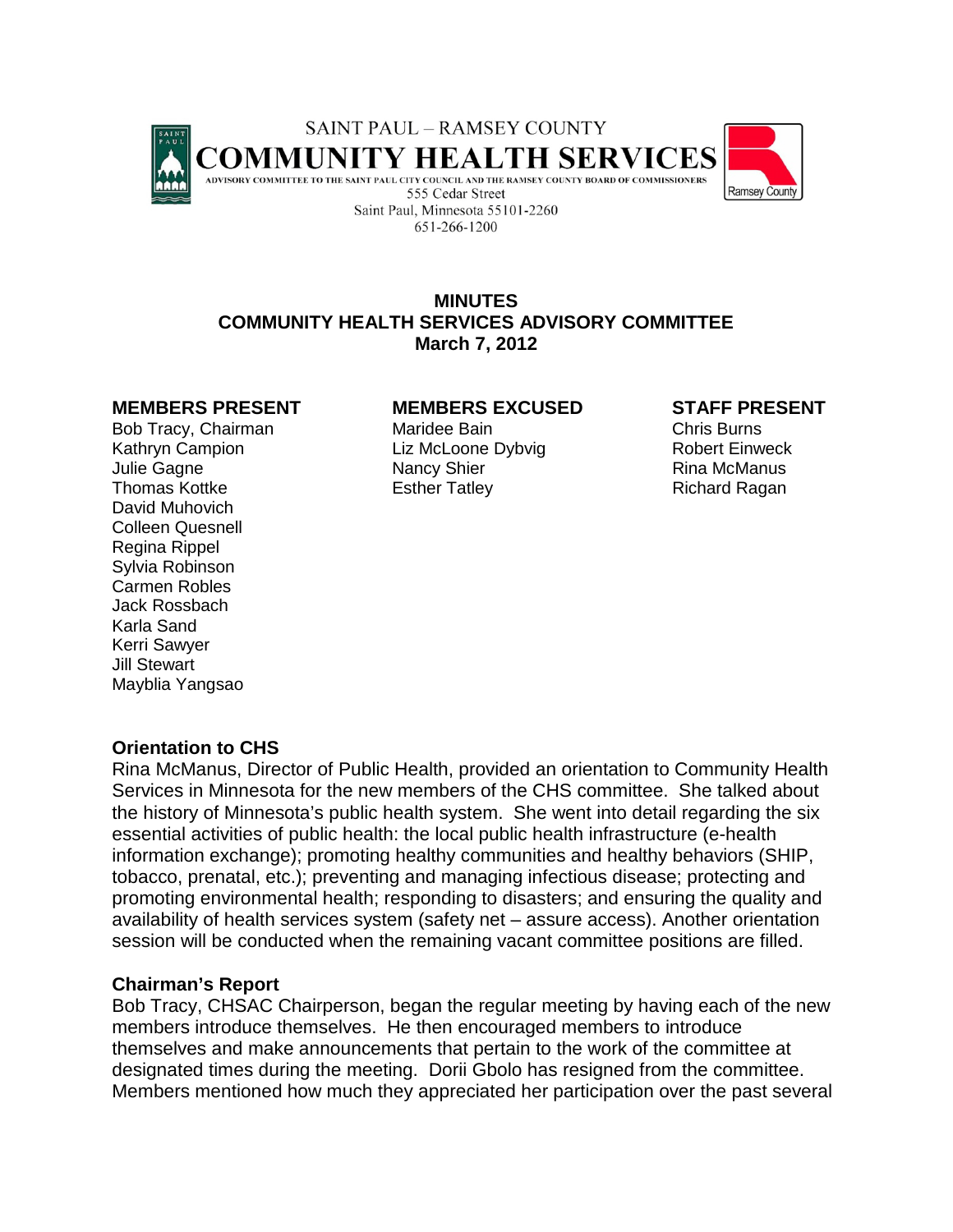years. There are now five vacancies on the committee (2 Mayoral and 3 County Board appointments). Dick will send out the committee appointment process announcement so that members can help recruit new members. Bob discussed a proposal to organize the meetings he will be facilitating. First, the CHSAC needs to be a meeting where staff can get advice. He is looking for more discussion and less presentation. Second, members need to have a personal plan to report back to their communities including the elected officials they represent about the work of the CHSAC. Jack asked for periodic updates on the work of the State CHS Committee. Karla mentioned that she met with her city's mayor about some food and nutrition issues.

The next meeting of the CHSAC will be held on April 4, 2012, from 5:00-6:30 PM. The meeting will be a discussion about some work of SHIP. Representatives from the Ramsey County Healthy Meals Coalition will be visiting the committee to discuss their baseline report dated November 2011. CHSAC members are encouraged to study the report prior to the meeting. Copies of the report were distributed to each member.

## **Director's Report**

Rina McManus provided the committee members with a one page summary of the SHIP program. The page can be used as SHIP talking points to explain SHIP and what it is about. The department is looking at prevention activities and health improvement in the community. Rina referred to the report from the Ramsey County Healthy Meals Coalition. The Coalition was established under the SHIP program through the Health Department. There are more than 1 million free meals served every year in Ramsey County by many different organizations. The Coalition is working to create healthy menus. April 2-6, 2012, is National Public Health Week. The department will celebrate for the entire month of April. There will be promotional activities and the committee members will be invited to participate. In regard to public health emergency preparedness, Rina wants to help the community know what we are doing. She asked, "How do we let people know we are getting ready – without prompting fear"? She recently participated in a forum on emergency preparedness. There was a lot of discussion about terrorism issues. There was a CDC representative at the forum and discussions about H1N1, the messaging and risk communication. The department is preparing for big emergencies as well as small ones. There was much discussion about communication to the community, defining the community and determining what is culturally appropriate when it came to communications.

Kerri Sawyer is working on the National Children's Study and invited CHSAC members to a lecture on May 16, 2012, regarding health insurance for children. Dick will send out an invitation and more information soon.

## **Emergency Preparedness – Postal Project – Robert Einweck**

Robert Einweck is the Manager for Public Health Preparedness for the Department. He previously worked for MDH. He is considered a leader when it comes to public health emergency preparedness. Chris Burns is the Public Information Officer for Saint Paul - Ramsey County Public Health. Prior to Ramsey County, he worked with the Twin Cities Red Cross. His skills are extraordinary.